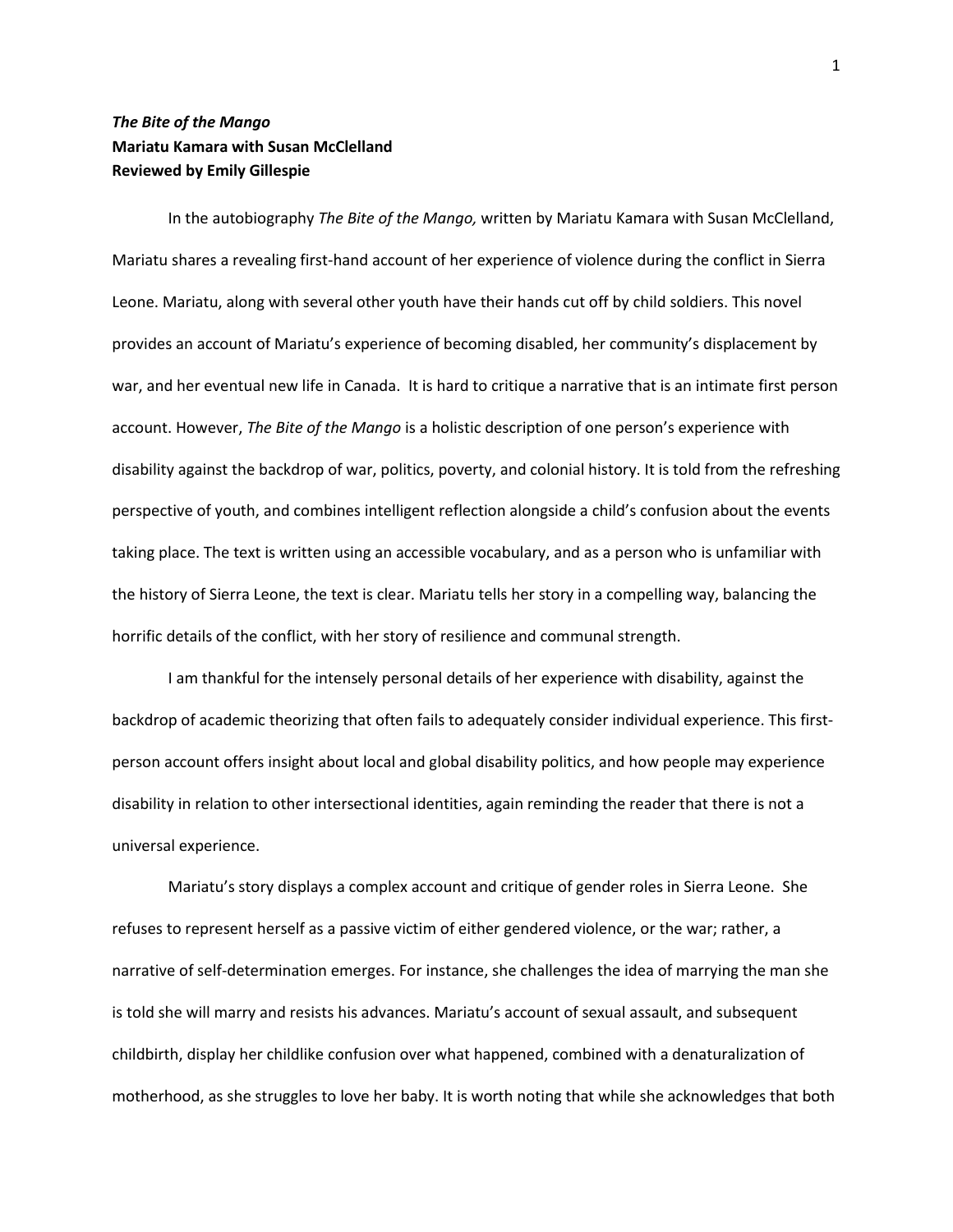males and females have limbs amputated by the rebels during the war, it is females who are given the opportunity to go overseas. As a young female with a disability, Mariatu is still encouraged by her family to attain an education, and help support her relatives; this suggests the value of girls in this community.

The term Temporarily Able-Bodied (TAB) is a familiar phrase in disability politics. It suggests that being able-bodied is temporary, and that disability rights and activism is relevant for everyone, because if people live long enough, will all experience disability. Often in western discussions of being TAB, the threat of disease and age is explored, but for Mariatu, her *healthy* body becomes disabled through an act of political violence. Mariatu is told that they will cut off her hands, to make a political statement to the president and because "I don't want you to vote" (40). This shows the political context of bodily violence she and others experienced, and the literal and figurative suggestion that people with disabilities have less of a vote and voice in society. However, Mariatu, along with her friends in a theater group, challenge the assumed voicelessness that the rebels associate with disability by finding ways to address their experiences with war, and celebrate life, even in a refugee camp. The rebels suggest that it is better to be dead, than live without hands. Mariatu briefly echoes this sentiment, but eventually challenges this as her story becomes one of her new experience with her body and resilience. This account of the politics of becoming disabled allows for further discussion about what it means to become disabled not through nature, but through violence, be it at the hands of rebels, governments or intimate relationships.

The underlying theme that emerges in this account is resilience which is liberating against the common social narrative of disability as equating to tragedy. Rather than showing disability as weakness, Mariatu explains the struggle for her survival after her hands are cut off. For instance, she tells of walking a great distance by herself for medical help. This is not a western account of disability, where medical help is readily available after an accident, highlighting the particular experience of becoming disabled during the war in Sierra Leone.